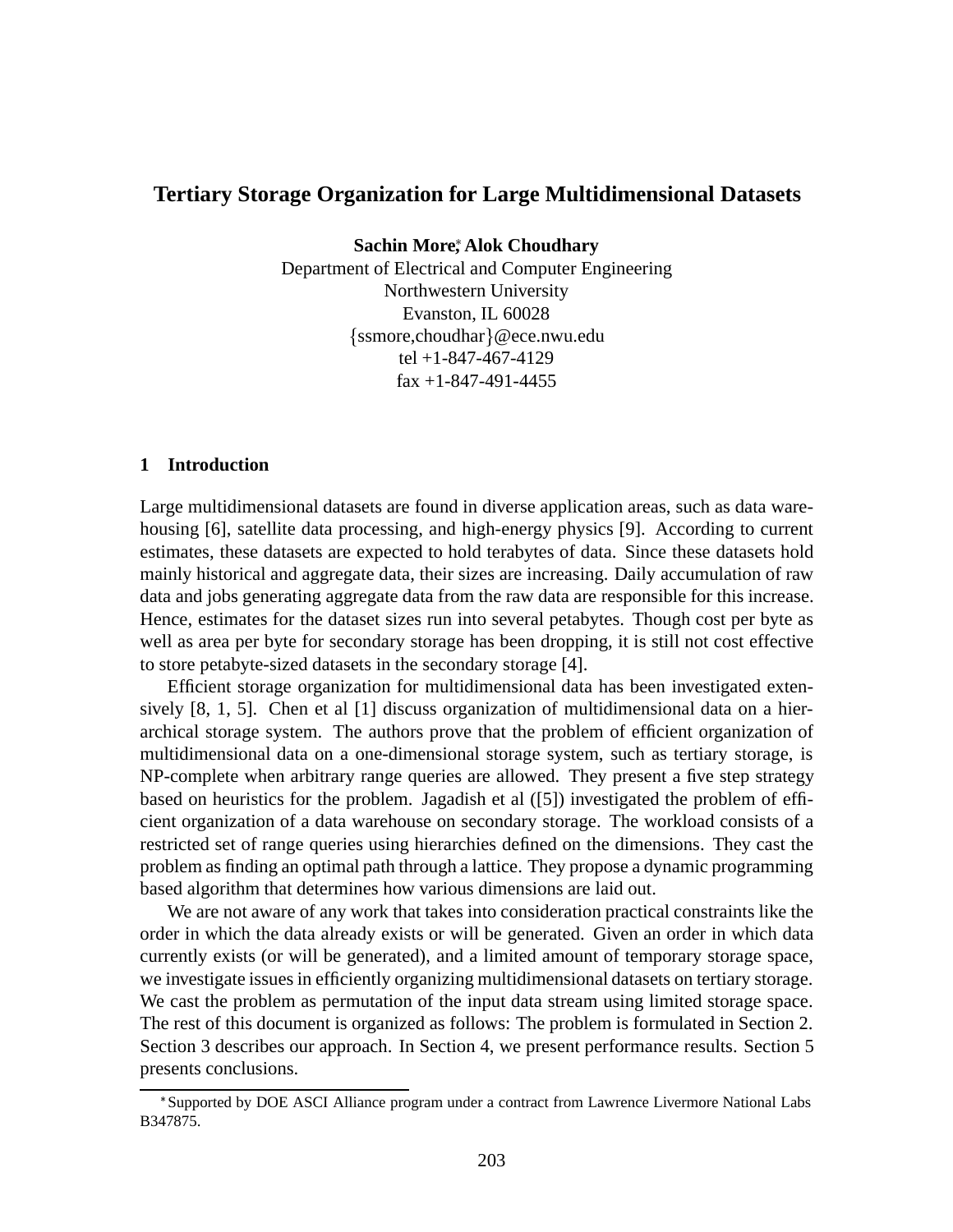# **2 Background**

**Queries** In a multidimensional dataset, each data item occupies a unique position in a  $n$ -dimensional hyperspace. A query selects a subset of the data items by selecting a subset of the domain in each dimension. A query is an instance of a *query type* [1]. A query type is a *n*-tuple whose values are drawn from  $\{ALL, VALUE, ANY, RANGE\}$  for each dimension.  $ALL$  selects the entire domain of the dimension.  $VALUE$  selects exactly one value from the domain.  $ANY$  is similar to  $VALUE$ , but choose all domain values with equal probability.  $RANGE$  choose a set of values from the domain of the dimension. We assume that approximate execution probabilities of query types are known.

**Native order and storage order** A data source generates data items in a known order (e.g., in temporal order, when *time* is one of the dimensions). We call this ordering of the data items *native order*. Depending on the expected query types, this native order may not be the most efficient way to store the dataset. We call the order in which the data items are stored as the *storage order*. Data items need to be *permuted*, to transform the native order into storage order.

**Storage model** The storage model consists of secondary storage of size D pages and tertiary storage of size at least T pages, where T is the size of the dataset and  $T > D$ . The tertiary storage consists of a tape drive controlled by a robotic arm and a set of magnetic tapes. The data items generated by the data source temporarily reside on the secondary storage before they are stored on tertiary storage. The secondary storage pages can be viewed as temporary storage that is used to carry out data permutation.

## **3 Data clustering algorithm**

Given native ordering of data items and the expected query workload, we derive a storage order that optimizes the I/O time of the workload subject to some constraints and assumptions [7]. The input data is read exactly once in the native order. We estimate the available temporary storage size to be of the order of the size of expected answer sets for queries in the workload. We use the knowledge about the expected query types and their execution probabilities to compute the storage order.

Though the storage order defines an ordering on data items, the process used to arrive at the order need not be a sorting process. Given a set of data items, it is important to identify the subsets of the data items that are accessed together. This is an important observation, since the success of transforming the native order into a storage order depends on amount of space available to carry out the transformation. We show that, given a dataset and a workload, there exist multiple storage orders that are equally good. For a given native order and amount of temporary storage space, only some of them are achievable [7]. In general, data items need to be clustered based on their coordinate values in a subset of dimensions. The clustering process needs to *match* coordinate values of the data items rather than *sort* the data items based on their coordinate values. This observation forms the basis of the data clustering process in this paper.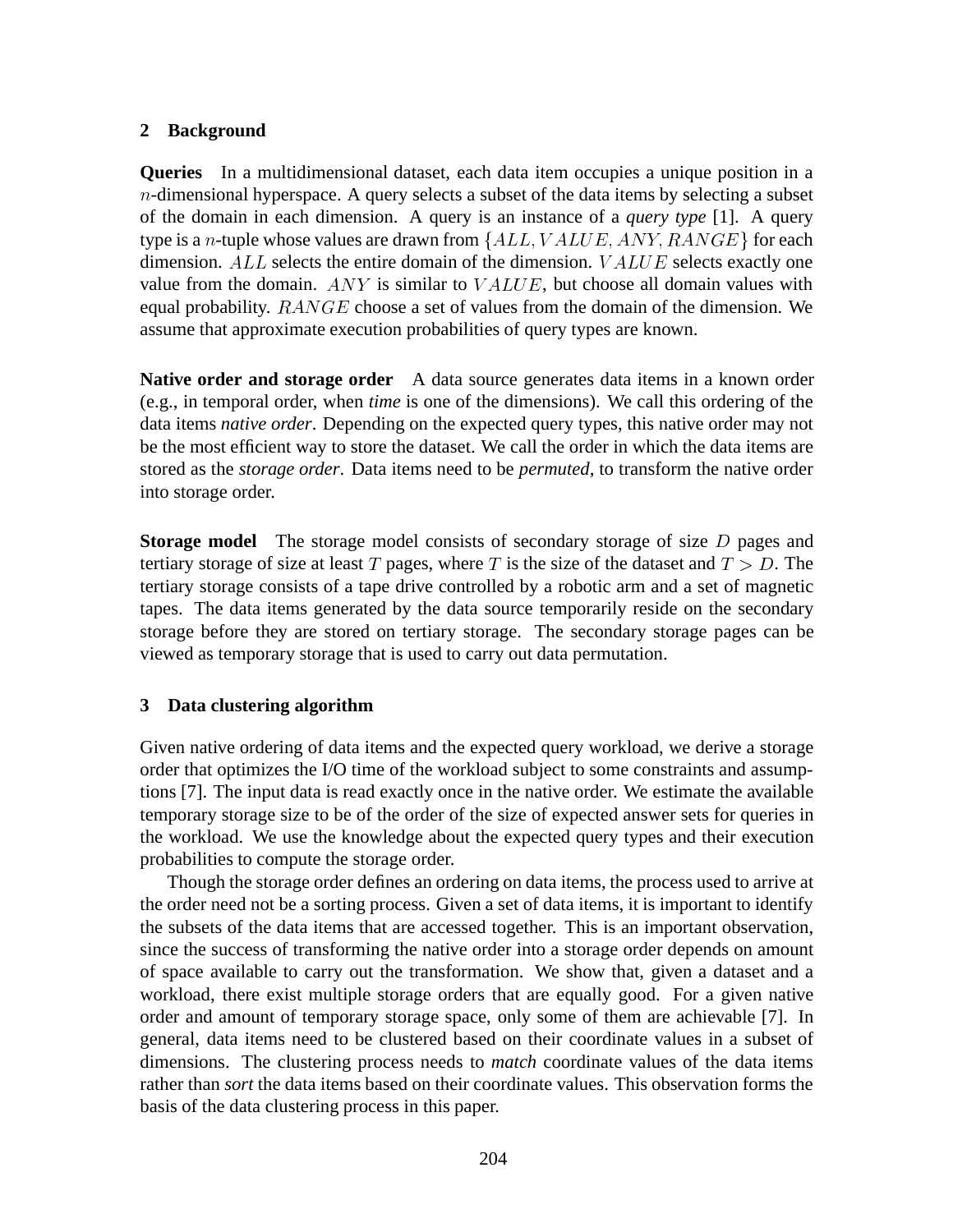#### **3.1 Computing affinity between data items**

The actual process of matching data items uses a measure of *affinity* between data items. Affinity between two data items,  $I_i$  and  $I_j$ , is the probability that if  $I_i$  is accessed by a query then  $I_i$  is also accessed, and vice versa. Two data items that are always accessed together have an affinity equal to 1. Two data items that are never accessed together have an affinity equal to 0. We use the following formulae to compute affinity between two data items,  $I_1$  and  $I_2$ , is  $\sum_{Q_i=Q_1}^{Q_k} (p_i \times \prod_{D_i=D_1}^{D_n} \lambda_i^j)$ . Where  $Q_i$  is the  $i^{th}$  query type and  $p_i$  is its execution probability.  $D_i$  refers to the  $j^{th}$  dimension.  $Q_i(j)$  is the selection criteria of  $Q_i$  in dimension  $D_i$ . If  $Q_i(j) = VALUE$  then  $v_i^j$  is the value parameter for  $Q_i$  from the domain of  $D_i$ . If  $Q_i(j) = RANGE$  then  $r_i^j$  is the range parameter for  $Q_i$  from the domain of  $D_i$ .  $I_1(j)$  and  $I_2(j)$  are the coordinates of  $I_1$  and  $I_2$  in  $D_j$ .  $\lambda_i^j$  is calculated using the following table:

| $Q_i(j) = ALL$                                     |  |
|----------------------------------------------------|--|
| $Q_i(j) = ANY$ and $I_1(j) = I_2(j)$               |  |
| $Q_i(j) = VALUE$ and $I_1(j) = I_2(j) = v_i^j$     |  |
| $Q_i(j) = RANGE$ and $ I_1(j) - I_2(j)  \le r_i^j$ |  |
| otherwise                                          |  |

#### **3.2 The heuristic approach to data clustering**

[1] proves that a simpler version of the problem, one without temporary space constraint, is NP-complete. Hence, we use heuristics to design our algorithm and evaluate them experimentally. The generic algorithm inputs some data items in native order in each iteration. It also produces, in each iteration, some output data items in storage order. This process is repeated until all data items are output. A heuristic approach needs to answer the following questions:

- 1. If there are  $d \leq D$  pages free in the temporary storage, how many data items to input in each iteration?
- 2. If there are  $k$  data items in the temporary storage how many and which data items to output in each iteration?

**Greedy heuristic** The greedy heuristic answers these questions as follows: *Input as many data items as possible to fill up the temporary storage during each iteration. Output data items only if the temporary storage is full.* While outputting, it chooses the data item that has maximum affinity to the last data item that was output. The rationale behind the greedy heuristic is as follows: It is important to keep the temporary storage filled to capacity, since that gives a wider choice to the output phase in choosing data items to be output, which will result in better decisions. Hence, the input phase should read in as many data items as possible, and output phase should output as few data items as possible. The greedy heuristic results in a simple and low complexity algorithm.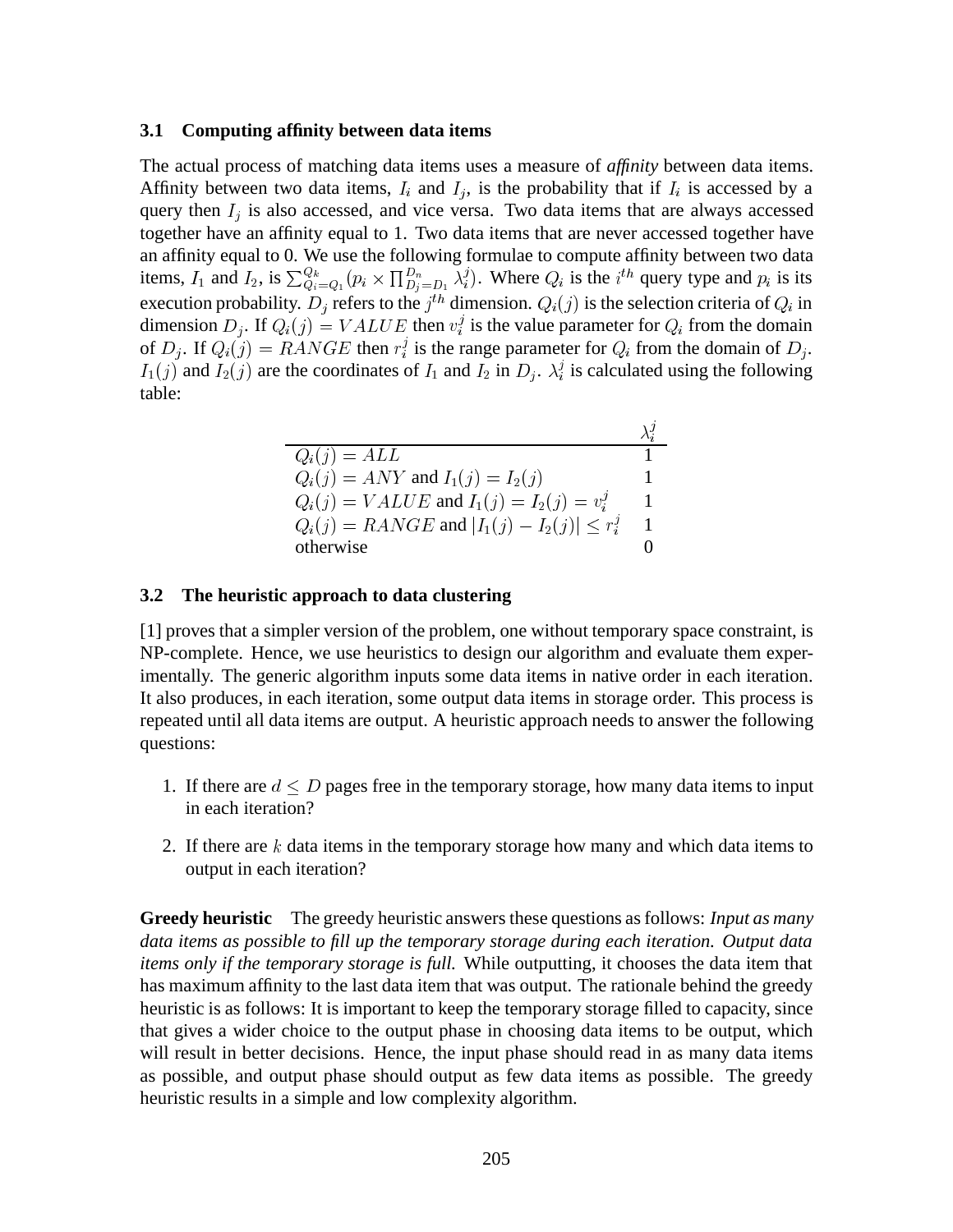**Look-back-**m **heuristic** This is a generalization of the greedy heuristic. The greedy heuristic looks at only one data item, the one that it just output, to decide which data item to output next. The look-back-m heuristic remembers the last  $m$  data items that were selected for output. It uses a larger history to improve the quality of the solution. For each data item in the temporary storage, the algorithm computes its affinity to these  $m$  data items, called *backward affinity*. It outputs the data item that has the maximum backward affinity. Remembering the last  $m$  data item has the side effect of reducing the space that holds incoming data items. If M pages (output bin) are used to hold the previous  $m$  data items, then only  $D - M$  pages (input bin) are available to hold the incoming data items. This reduces the choice available to select the next data item to be output.

**Forward tuning** During the execution of the Look-back-m heuristic, multiple candidate data items in the input bin can have same backward affinity. For example, when there are no data items in the output bin, in the initial phase of the algorithm, all data items in the input bin have zero backward affinity. The algorithm randomly chooses from candidate data items. The forward tuning technique uses data items in the input bin to improve the performance. For each data item in the input bin, it computes its affinity to the remaining data items in the input bin, called *forward affinity*. It outputs the data item having maximum forward affinity.

### **4 Performance results**

We base our experiments on the Sequoia 2000 Storage Benchmark ([10]) for the results presented in this section. We use the national dataset accumulated over 100 half-months. This is a four-dimensional dataset. The dimensions are *time*, *band*, *X*, and *Y*, where X and Y are the two dimensions from the raster image. We make the following assumptions about the native order of the dataset: all the raster images are chronologically sorted, since they were captured in that order. Raster images for a half-month are not sorted in any particular order. The raster images are created in row-major order (that is  $Y$  changes faster than  $X$  in the image). Two query types with distinct access patterns are used. Instances of *Query Type 1* select all images belonging to a band. Each instance accesses  $\frac{1}{5}$  of the dataset. Instances of *Query Type 2* select all images belonging to a half-month. Each instance accesses  $\frac{1}{100}$ <sup>th</sup> of the dataset. Based on these query types, we experimented with two kinds of workloads. *Workload 1* consists of majority (90%) of type 1 queries. *Workload 2* consists of majority (90%) of type 2 queries.

The results presented here compare the performance of our algorithms (*Look-back-*m and *Forward Tuning*) with three other algorithms. The naive algorithm, which we refer to as *Unoptimized*, preserves the native order while storing data. The *band-date* algorithm sorts data items on the *date* dimension, and within the date dimension they are sorted on the band dimension. The *date-band* algorithms reverses the inner and outer sort dimensions of the band-date algorithm. We also present the *best case* times, calculated by storing data for each query at the start of the media using as much data replication as necessary. The best case times represent a lower bound on the workload execution time.

We use a simulator that uses the analytical model of Exabyte EXB-8505XL tape drive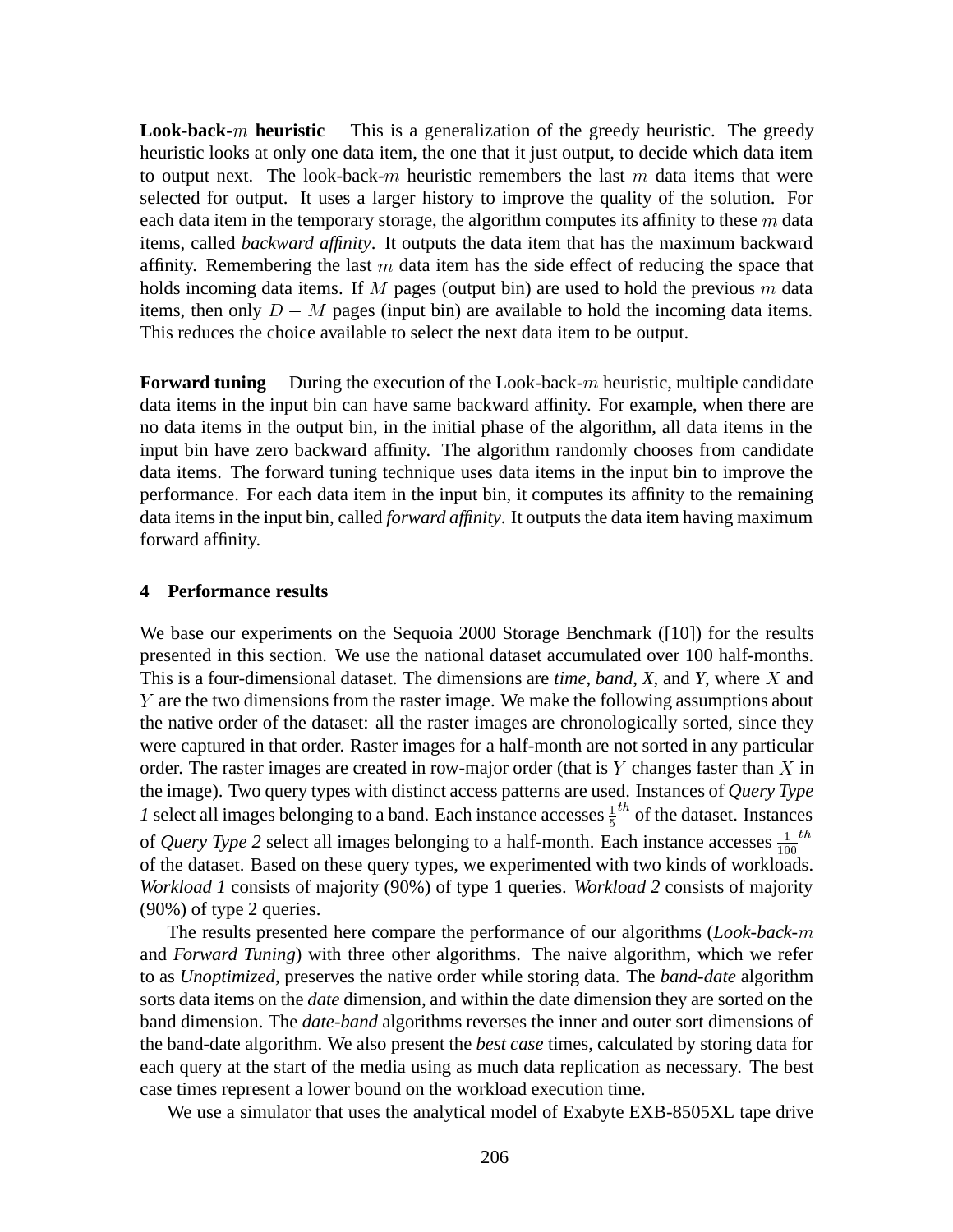and EXB-210 tape library described in [2] and uses the *SORT* algorithm ([3]) for I/O scheduling during query execution. The time taken to execute the workload by an algorithm is plotted as a ratio of the actual execution time divided by *best case* time. We evaluate the performance of the algorithms by using temporary storage equal to the size of the instances of query type 1, query type 2, and the average query size of the workload.

**Workload 1** Figure 1(a) shows that the performance of various algorithms is between 4 to 22 percent of *best case*. The wide range in performance is expected since the workload is dominated by larger queries that require major changes in the native order in order to be executed efficiently. The band-date scheme performs badly since it more or less preserves the native order; in fact its performance is worse than the *unoptimized* case. The dateband scheme improves its performance when given more temporary storage space. The date-band scheme favors query type 1, which dominates this workload. Hence, a closer transformation to the intended order (from native order) with increased amount of memory improves the performance. Our algorithms (*Look-back-*m and *Forward Tuning*) outperform other algorithms; moreover, they are within 6 percent of *best case* if the amount of memory available is more than average query size. The *Forward Tuning* algorithm does not provide any appreciable performance benefits over *Look-back-*m.

**Workload 2** Workload 2 is dominated by query type 2, and the native order is favorable to it. The date-band scheme is not favorable to the majority of the queries; hence, we see a reduction in performance as the amount of available memory increases (increasing the closeness to a perfect date-band order) (figure 1(b)). Other algorithms perform similar to each other, the range of performance being around 18 percent of *best case*. The reason is that these algorithms tend to retain the native order; hence, the increase in the temporary storage size has no effect on the performance. None of the algorithms get close to *best case* because they do not take into account the size of the instance of the query types in the workload. A more sophisticated algorithm would have realized that 10% of the queries in the workload access approximately 66% of the total data accessed by all the queries in the workload and tried to optimize the storage layout for the *minority* query type (query type 1). Knowledge about the amount of data accessed by an instance of a query type requires advance information about the domain of each dimension. The algorithms presented in this paper were designed to work without such knowledge.

# **5 Conclusions**

This paper investigates issues in efficient tertiary storage organization for multidimensional datasets. We show that the order in which the dataset is generated (or currently stored) affects the storage layout decisions due to limited amount of temporary storage available for data reorganization. We further show that efficient storage layout can be designed in this situation by considering data items that are accessed together rather than sorting the data items based on their coordinates. The experimental results have shown our techniques, based on heuristics, to be effective. They also reveal that when taking decisions about data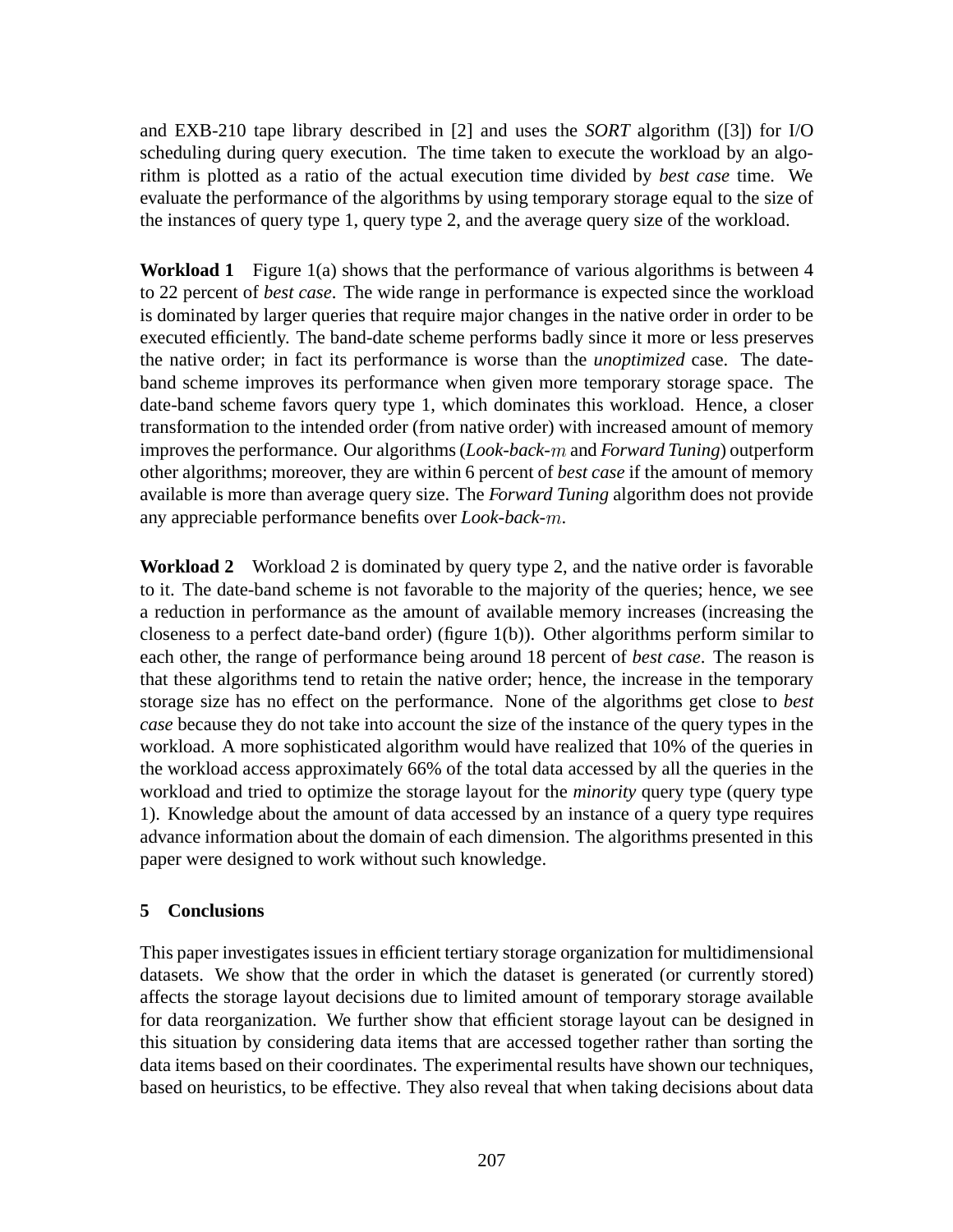

Figure 1: Performance Results

layout, one must consider the amount of data accessed by different queries in the workload besides the query characteristics and their execution frequencies.

### **References**

- [1] L. T. Chen, R. Drach, M. Keating, S. Louis, D. Rotem, and A. Shoshani. Efficient organization and access of multi-dimensional datasets on tertiary storage systems. *Information Systems*, 20(2):155–183, 1995.
- [2] B. K. Hillyer, R. Rastogi, and A. Silberschatz. Scheduling and data replication to improve tape jukebox performance. In *Proceedings of the 15th International Conference on Data Engineering, Sydney, Austrialia*, pages 532–541, 1999.
- [3] B. K. Hillyer and A. Silberschatz. Scheduling non-contiguous tape retrievals. In *Proceedings of Sixth NASA Goddard Conference on Mass Storage Systems and Technologies and Fifteenth IEEE Mass Storage Systems Symposium, University of Maryland, College Park, Maryland*, March, 1998.
- [4] B. Inmon. The Role of Nearline Storage in the Data Warehouse: Extending your Growing Warehouse to Infinity. Technical white paper. StorageTek.
- [5] H. V. Jagadish, L. V. S. Lakshmanan, and D. Srivastava. Snakes and sandwiches: Optimal clustering strategies for a data warehouse. In *Proceedings ACM SIGMOD International Conference on Management of Data, Philadephia, Pennsylvania, USA.*, pages 37–48. ACM Press, 1999.
- [6] R. Kimball. *The Data Warehouse Toolkit*. John Wiley and Sons, Inc., 1996.
- [7] S. More and A. Choudhary. Tertiary Storage Organization for Large Multidimensional Datasets. Technical Report CPDC-TR-9911-018, Center for Parallel and Distributed Computing, Northwestern University, November 1999.